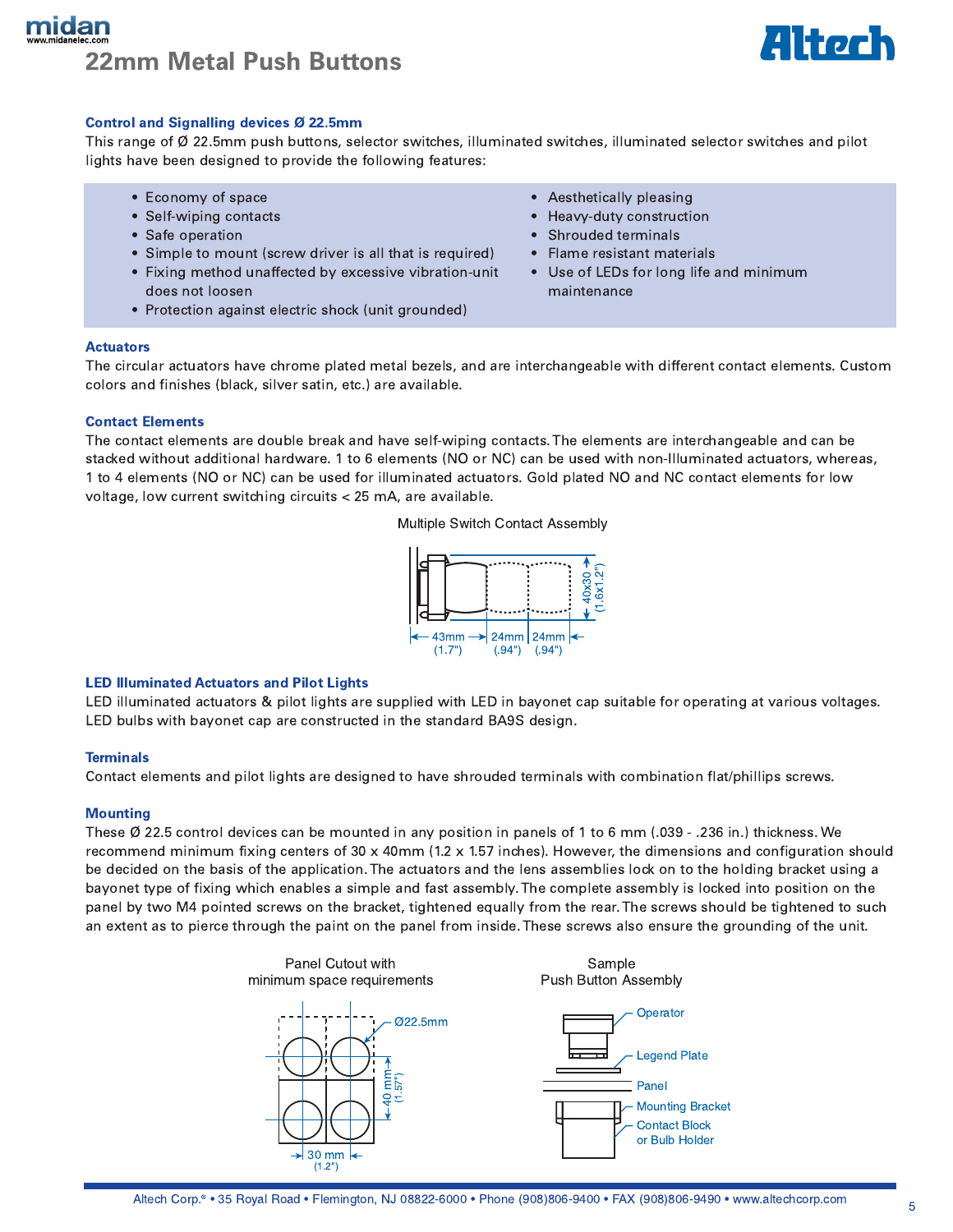# **22mm Non-Illuminated Mushroom Metal Operators**



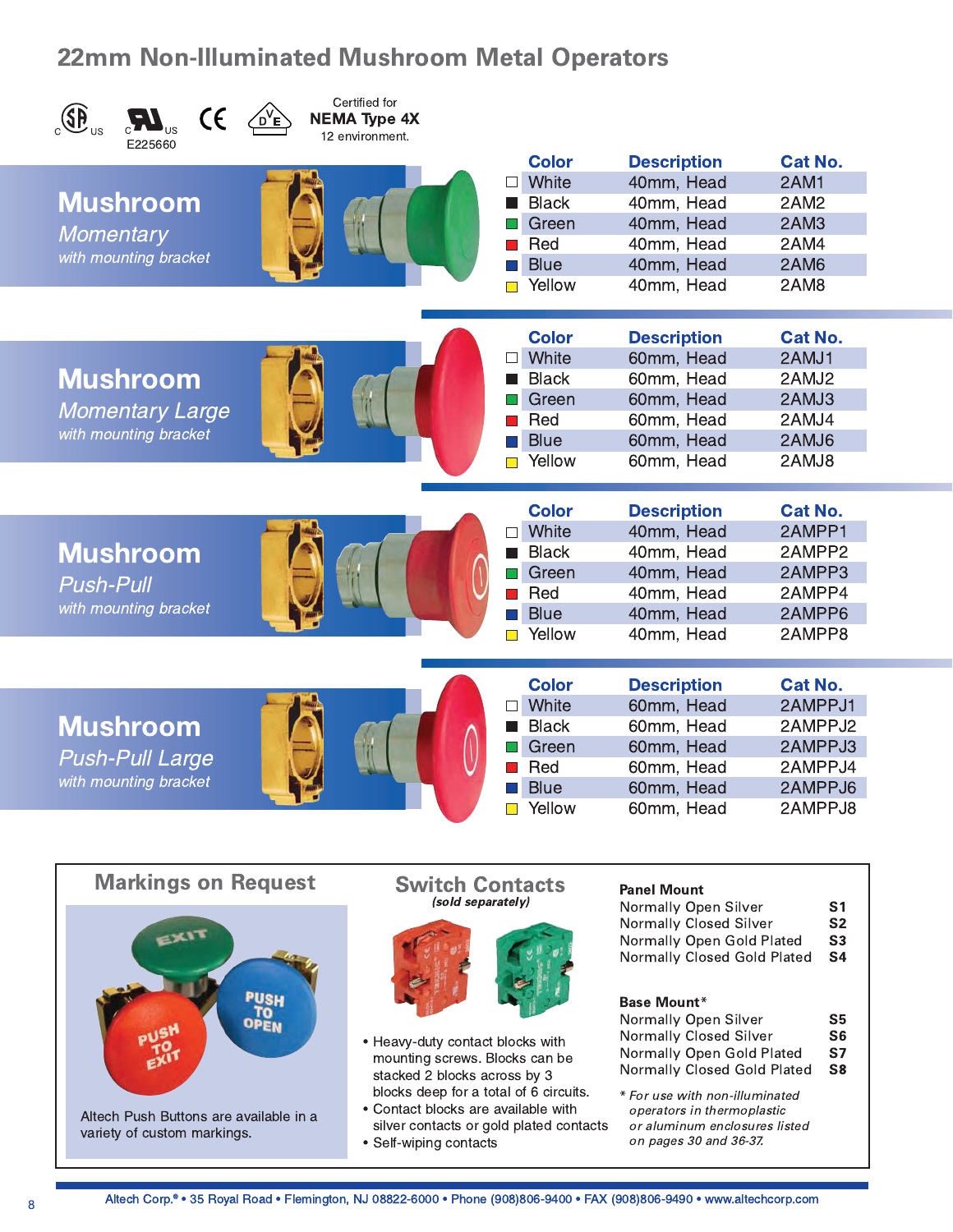

## **22mm Non-Illuminated Mushroom Metal Operators**

**Dimensional Drawings**<br>All dimensions shown in millimeters.

To convert to inches multiply by 0.03937







### Mushroom Push-Pull



Mushroom Push-Pull Large



### **Exploded Assembly View**